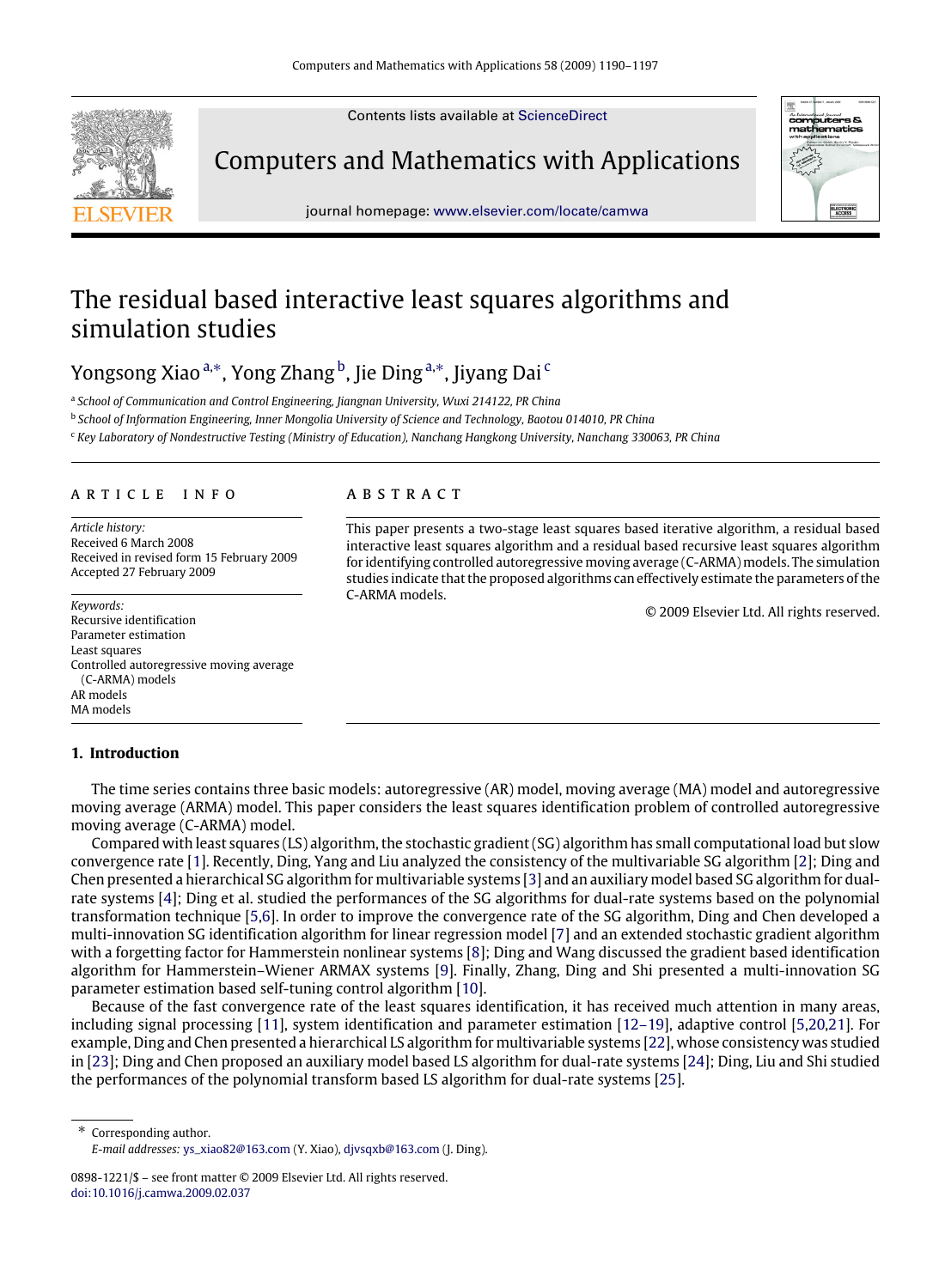## **2. The system description**

Consider a controlled autoregressive moving average (C-ARMA) model,

<span id="page-1-1"></span>
$$
y(t) = B(z)u(t) + \frac{D(z)}{C(z)}v(t),
$$
\n(1)

where  $\{y(t)\}\$ is the observation output,  $\{u(t)\}\$ is the control input,  $\{v(t)\}\$ is a white noise sequence with zero mean  $E[v(t)] = 0$  and variance  $\sigma^2 := E[v^2(t)]$  (E denotes the expectation operator) and independent of  $u(t)$ ,  $z^{-1}$  represents the unit backward shift operator:  $z^{-1}y(t) = y(t-1)$ , and  $B(z)$ ,  $C(z)$  and  $D(z)$  are polynomials in  $z^{-1}$  with

$$
B(z) = b_1 z^{-1} + b_2 z^{-2} + \dots + b_{n_b} z^{-n_b},
$$
  
\n
$$
C(z) = 1 + c_1 z^{-1} + c_2 z^{-2} + \dots + c_{n_c} z^{-n_c},
$$
  
\n
$$
D(z) = 1 + d_1 z^{-1} + d_2 z^{-2} + \dots + d_{n_d} z^{-n_d}.
$$

Assume that the orders  $n_b$ ,  $n_c$  and  $n_d$  are known. Let

<span id="page-1-0"></span>
$$
w(t) := \frac{D(z)}{C(z)}v(t). \tag{2}
$$

 $w(t)$  is a correlated noise with zero mean value and variance:

$$
\sigma_w^2 = \frac{\sigma^2}{2\pi j} \oint_{\gamma} \frac{D(z)}{C(z)} \frac{D(z^{-1})}{C(z^{-1})} \frac{dz}{z}, \quad j = \sqrt{-1},
$$

where  $\gamma$  is a unit circle with  $|\gamma| = 1$ .

Define the parameter vectors  $\theta$  and  $\vartheta$  and information vectors  $\varphi(t)$ ,  $\varphi(t)$  and  $\psi(t)$  as

$$
\theta := \begin{bmatrix} \mathbf{b} \\ \mathbf{v} \end{bmatrix} \in \mathbb{R}^{n_b + n_c + n_d}, \qquad \varphi(t) := \begin{bmatrix} \phi(t) \\ \psi(t) \end{bmatrix} \in \mathbb{R}^{n_b + n_c + n_d},
$$
\n
$$
\mathbf{b} := [b_1, b_2, \dots, b_{n_b}]^T \in \mathbb{R}^{n_b},
$$
\n
$$
\vartheta := [c_1, c_2, \dots, c_{n_c}, d_1, d_2, \dots, d_{n_d}]^T \in \mathbb{R}^{n_c + n_d},
$$
\n
$$
\phi(t) := [u(t-1), u(t-2), \dots, u(t-n_b)]^T \in \mathbb{R}^{n_b},
$$
\n
$$
\psi(t) := [-w(t-1), -w(t-2), \dots, -w(t-n_c), v(t-1), v(t-2), \dots, v(t-n_d)]^T \in \mathbb{R}^{n_c + n_d},
$$
\n(3)

where the superscript T represents the transpose of a matrix or vector.

From [\(2\)](#page-1-0) and [\(1\),](#page-1-1) we have the following identification models:

$$
w(t) = \boldsymbol{\psi}^{\mathrm{T}}(t)\boldsymbol{\vartheta} + v(t),\tag{4}
$$

$$
v(t) = \boldsymbol{\psi}^{\mathrm{T}}(t)\mathbf{h} + w(t)\tag{5}
$$

$$
y(t) = \boldsymbol{\phi}^{T}(t)\boldsymbol{b} + w(t)
$$
  
\n
$$
= \boldsymbol{\phi}^{T}(t)\boldsymbol{b} + \boldsymbol{\psi}^{T}(t)\boldsymbol{\vartheta} + v(t)
$$
  
\n
$$
= \boldsymbol{\phi}^{T}(t)\boldsymbol{\theta} + v(t).
$$
\n(6)

Note that  $y(t)$  and  $\phi(t)$  are measured but  $w(t)$ ,  $\dot{\psi}(t)$  and  $v(t)$  are unknown (unmeasured). The objective of this paper is to present the residual based identification algorithms to estimate the parameter vectors  $\theta$  or **b** and  $\vartheta$  from the observation data  $\{u(t), y(t)\}$  or  $\{y(t), \phi(t)\}.$ 

### **3. The least squares estimate of** *b*

Define the stacked vectors and matrices:

$$
\mathbf{Y}(t) := \begin{bmatrix} y(1) \\ y(2) \\ \vdots \\ y(t) \end{bmatrix} \in \mathbb{R}^{t}, \qquad \mathbf{H}(t) := \begin{bmatrix} \phi^{T}(1) \\ \phi^{T}(2) \\ \vdots \\ \phi^{T}(t) \end{bmatrix} \in \mathbb{R}^{t \times n_{b}},
$$
\n
$$
\mathbf{W}(t) := \begin{bmatrix} w(1) \\ w(2) \\ \vdots \\ w(t) \end{bmatrix} \in \mathbb{R}^{t}, \qquad \mathbf{\Psi}(t) := \begin{bmatrix} \mathbf{\Psi}^{T}(1) \\ \mathbf{\Psi}^{T}(2) \\ \vdots \\ \mathbf{\Psi}^{T}(t) \end{bmatrix} \in \mathbb{R}^{t \times (n_{c} + n_{d})}, \qquad \mathbf{V}(t) := \begin{bmatrix} v(1) \\ v(2) \\ \vdots \\ v(t) \end{bmatrix} \in \mathbb{R}^{t}.
$$
\n(7)